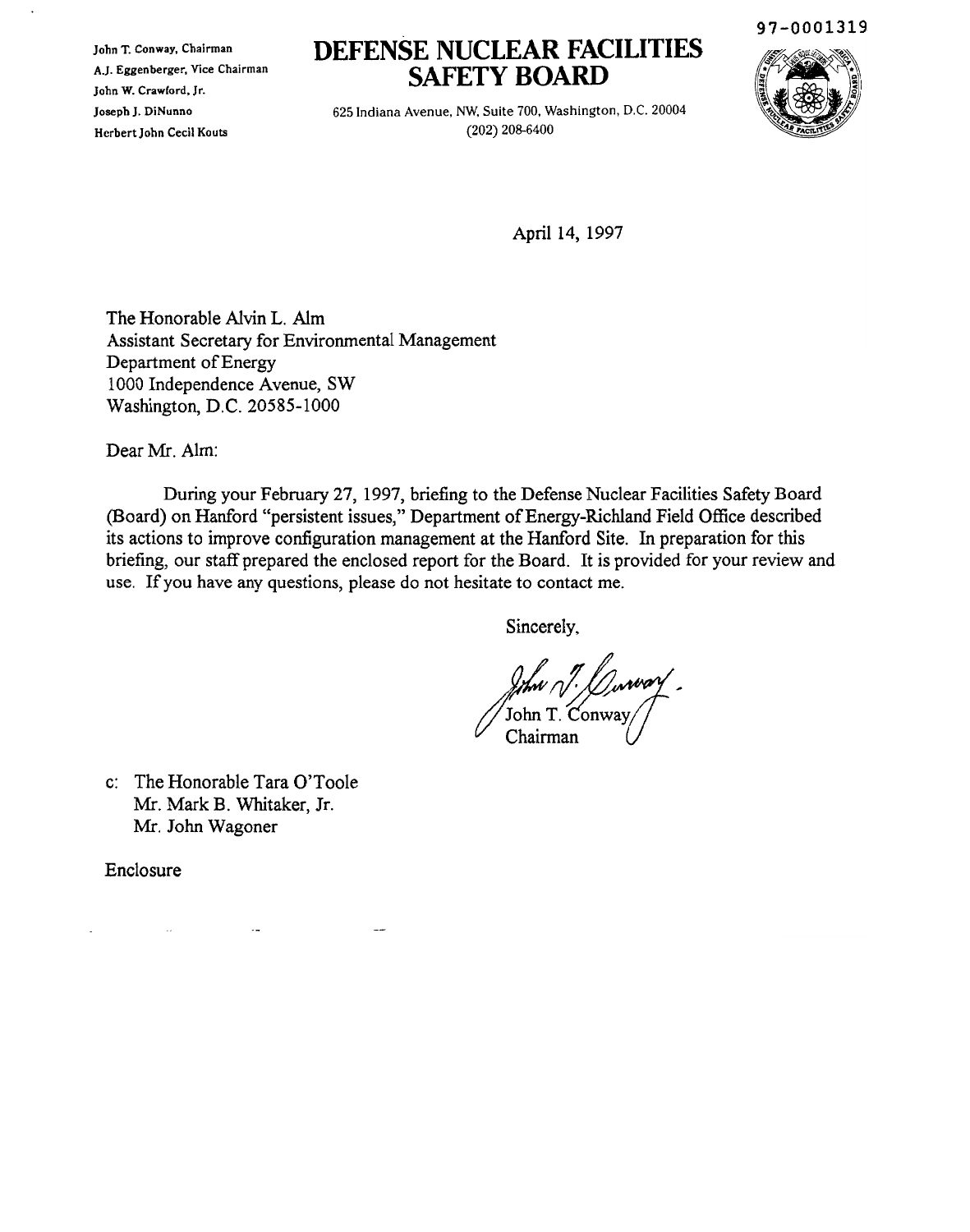## DEFENSE NUCLEAR FACILITIES SAFETY BOARD

February 24, 1997

| <b>MEMORANDUM FOR:</b> | G. W. Cunningham, Technical Director                                                               |
|------------------------|----------------------------------------------------------------------------------------------------|
| <b>COPIES:</b>         | <b>Board Members</b>                                                                               |
| <b>FROM:</b>           | P. Gubanc and D. Ogg                                                                               |
| <b>SUBJECT:</b>        | Recent History of Configuration Management Problems at the<br>Hanford Site and Contributing Causes |

#### 1. Purpose

This report documents observations made by Defense Nuclear Facilities Safety Board (Board) Hanford Site Representatives P. Gubanc and D. Ogg during the past 12 months regarding Hanford configuration management problems and their contributing causes.

#### 2. Summary

During the past 12 months, a succession of events and near-misses have raised concern about the existing documentation and knowledge basis for the configuration of systems and equipment at Hanford (i.e., "as-built" drawings and labeling for compressed gas, liquid, and electrical systems). In many instances, these systems are associated with Hanford defense nuclear facilities, and in several cases problems have been identified with *newly installed* as well as old systems. Inadequate system knowledge endangers both the workers and the facilities, causes inefficiency in conducting work, and degrades the workforce's confidence in their ability to perform work safely.

There is sufficient evidence to suggest that the configuration management problem at Hanford is site-wide and has systemic contributors that are not being aggressively pursued by the Department of Energy-Richland (DOE-RL) and its contractors in an integrated fashion. Failure to deal with these problems as a collective whole has resulted, and will continue to result, in shallow corrective actions that do not address the root causes. The contributors include weak construction management practices, poor understanding of and compliance with engineering procedures, and a general lack of coordination between DOE-RL and its contractors in dealing with configuration management issues.

### 3. Background

Many of the existing facilities and systems at Hanford were constructed in the 1950s or earlier, and have since been modified many times, often without the attendant funding and support needed to update drawings, labeling, and maintenance and operating procedures. In some cases, even compliance with basic safety codes (e.g., the National Electric Code) has been neglected. As a result, facility operations and maintenance are conducted in one of three modes: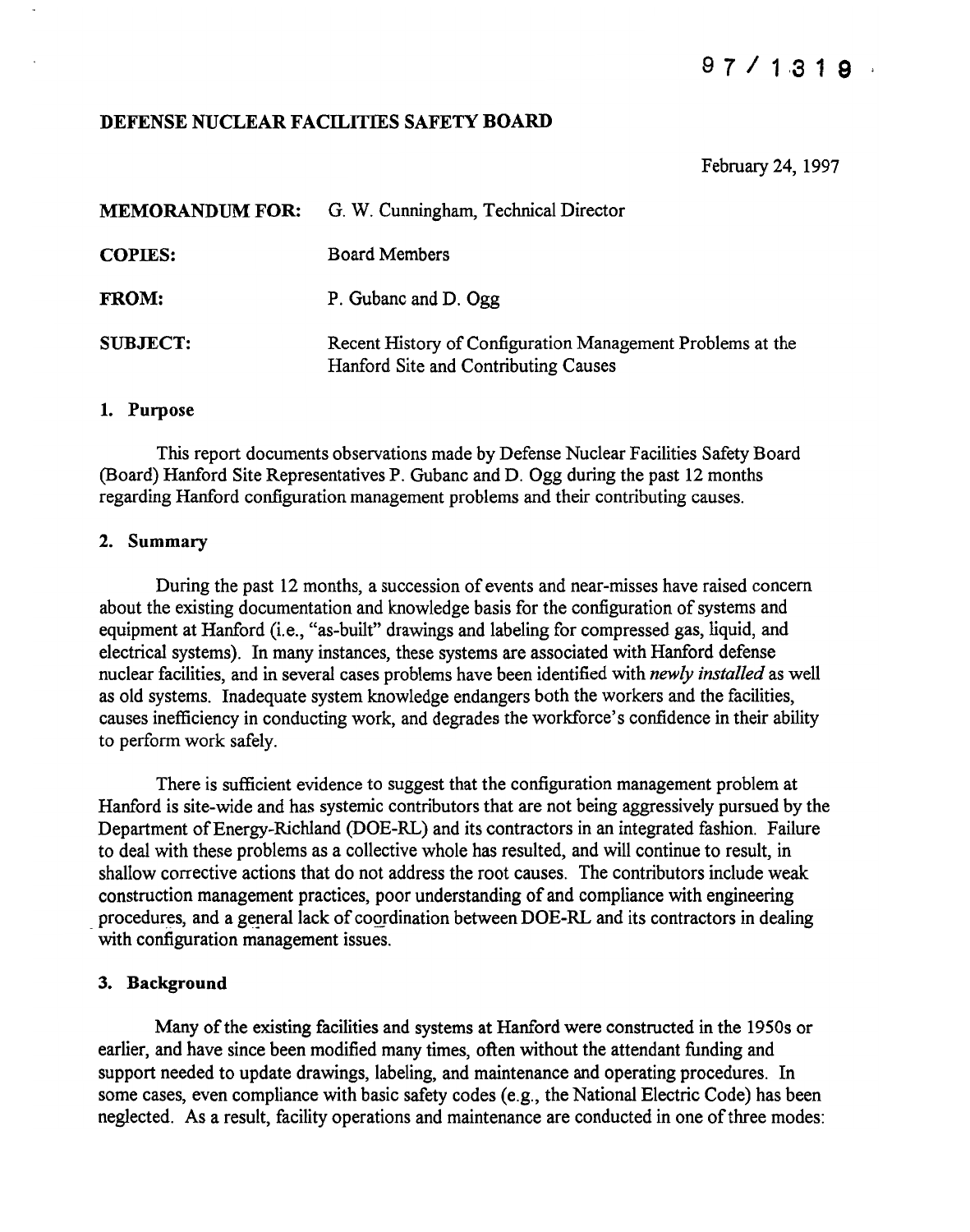- All drawings and labels are considered suspect. This results in extensive system walkdowns for even minor operations, which in turn results in frustrated workers and excessive costs.
- Drawings and labels are supplemented by the knowledge oflong-tenured employees who know which drawings and labels are or are not reliable. This mode is only as reliable as the quality and continued presence of these key employees. (In the last 2) years. Hanford has reduced its workforce by over 5,000 employees, many of whom took early retirement.) This mode also breeds contempt for written instructions, which the workers know to be incorrect or incomplete.
- Work is conducted with trust in the correctness of drawings and labels. This is often a basic assumption of new or inexperienced employees, including subcontractor workforces. (In the last several years, Hanford has endeavored to "outsource" a variety of services to reduce costs and vitalize the local economy.)

None of the above methods is fully effective at protecting against unknown or mislabeled system configurations. In the last mode listed, the workers may be proceeding at considerable risk because the drawings and labels that are assumed to be accurate are not reliable. The examples cited below illustrate the extent to which these problems are encountered.

## 4. Discussion

Evidence of a Site-Wide Configuration Management Problem. The following examples demonstrate that inadequate configuration management is a problem that creates hazards for both facility and worker safety across the Hanford Site.

*Tank Waste Remediation System (TWRS) 70J-A Near-Miss-On* June 10, 1996, fans that had supposedly been deenergized started as workers prepared to conduct maintenance. Subsequent review found that construction forces had turned over the project to operations without completing operational testing, as-built drawings, procedures, and adequate labeling, or specifying maintenance requirements.

*Pacific Northwest National Laboratory Excavation Near-Miss-On* October 16, 1996, a backhoe contacted an energized 440 volt cable during excavation. The as-built drawing showed the cable to be much deeper than was encountered, and did not reflect a recent cable routing modification.

*Tank Farm Ventilation Loss-Gn* January 9, 1997, ventilation was lost to the 102-AZ tank (ventilation is used to mitigate the buildup of flammable gases in the headspace). Investigation revealed that the ventilation loop seal had been filled with raw water when the operator improperly repositioned the loop seal fill line valve. The operator thought he was operating an isolation valve that the as-built drawing showed to be in the same cabinet. The isolation valve does not physically exist.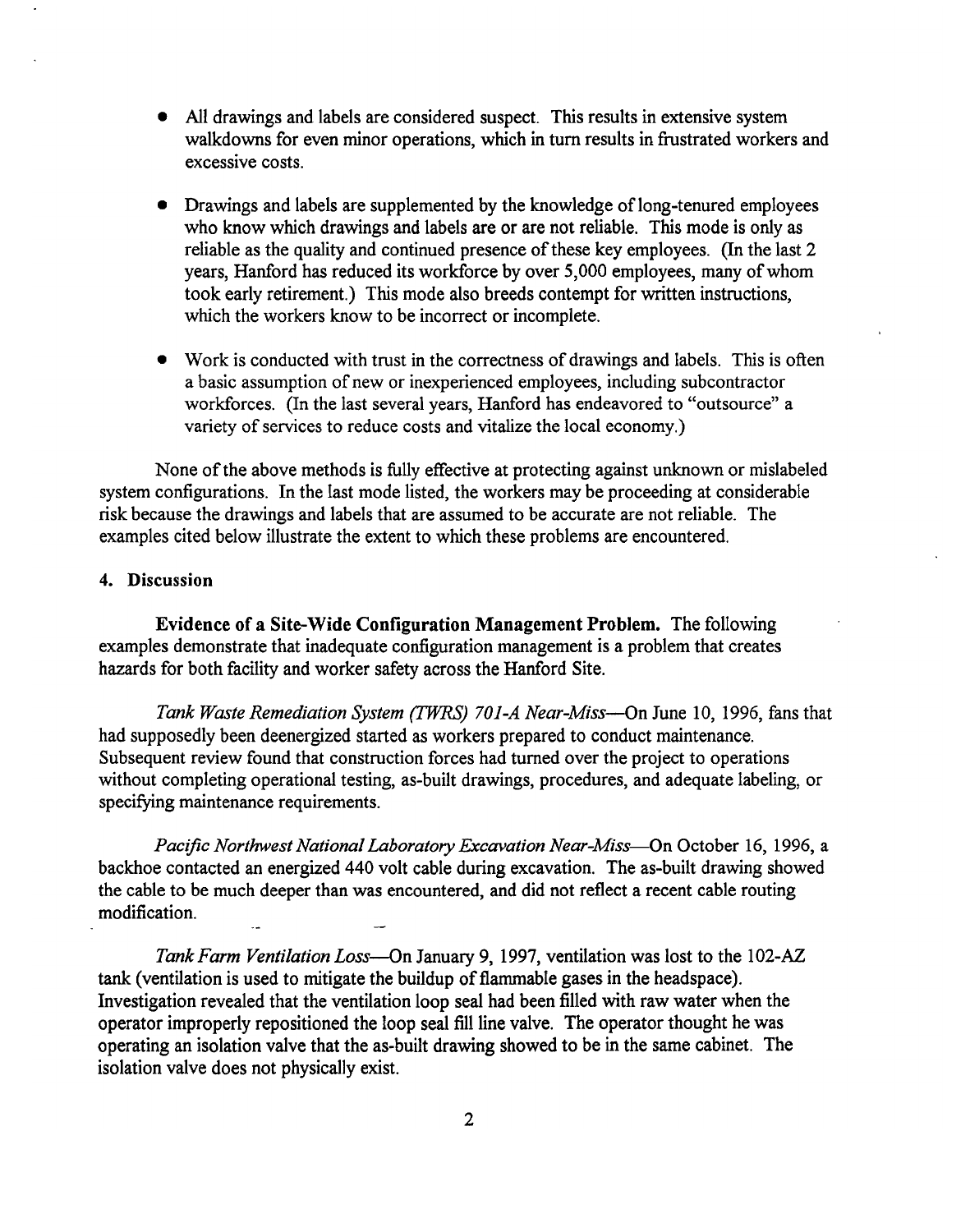*DOE-RL Assessment ofWork Completion-DOE-RL* Assessment Report AS 96-15, dated October 1996, reviews contractor work controls as related to configuration management. It identifies problems at the K-Basins, the 300 Area Process Sewer, the Plutonium Finishing Plant, and the PUREX facility. The report concludes that these problems indicate weaknesses in processes used by Westinghouse Hanford Company (WHC) for procedure change control, verification of labeling, and verification of the accuracy of as-built drawings. WHC's work processes were adopted essentially unchanged by Fluor-Daniel Hanford (FDH). DOE-RL issued a letter on November 7, 1996, formally requesting FDH to address the concerns cited in the report.

Evidence of Weak Construction Management Practices. When existing systems are modified or new systems are installed, it is essential that the following actions be completed prior to attempting to operate the system:  $(1)$  creation or revision of system drawings that depict the as-built condition; (2) labeling of systems and components in accordance with the labeling conventions used by the facility (e.g., RW may mean "raw water" or "radioactive waste"); (3) development and approval of maintenance requirements and procedures; (4) revision of safety documentation to reflect any new hazards that may be introduced and any additional controls for those hazards; (5) development and approval of operating procedures incorporating hazard controls; and (6) testing of the system and its procedures to ensure functionality and adequacy. These responsibilities are often divided between the construction and operations organizations, but they must all be performed before construction can be considered complete. The following examples illustrate that poor construction management practices can manifest themselves as configuration management hazards during operations and maintenance.

*TWRS Flammable Gas Sample Truck-In* November 1996, a recently modified sampling truck failed the DOE-RL readiness review. A primary criticism was that the safety-class systems had not been controlled to maintain their safety pedigree. A follow-up review by DOE-RL in December 1996 revealed loose parts and fasteners inside the "field-ready" exhauster assembly. The truck was modified by site fabrication services (the same contractor that provides construction services). On January 6, 1997, DOE-RL issued a letter to FDH requesting a broader review of final inspections on nuclear safety-class systems.

*Project W-320 Delay-Project* W-320 is a \$70 million capital project to install the equipment necessary to retrieve waste from tank C-106 and resolve the high-heat safety issue. In December 1996, 1 month after the intended operational start date, the project was delayed 1 year. The TWRS contractor conducted a detailed review to "rebaseline" the project. The contractor's Baseline Change Request for Project W-320, TWR-97-025, dated January 10, 1997, notes that  $(1)$  the initial project baseline did not include provision for documenting in the facility configuration drawings any changes to facilities resulting from the project, (2) inadequate configuration control drawings for the AY-102 and C-I06 tanks are not being corrected by ongoing projects that are modifying these facilities, (3) the initial baseline schedule did not reflect the content of the project testing and Operational Readiness Review plans, and (4) the test procedures had been released prematurely. There is no reason to believe that other on-site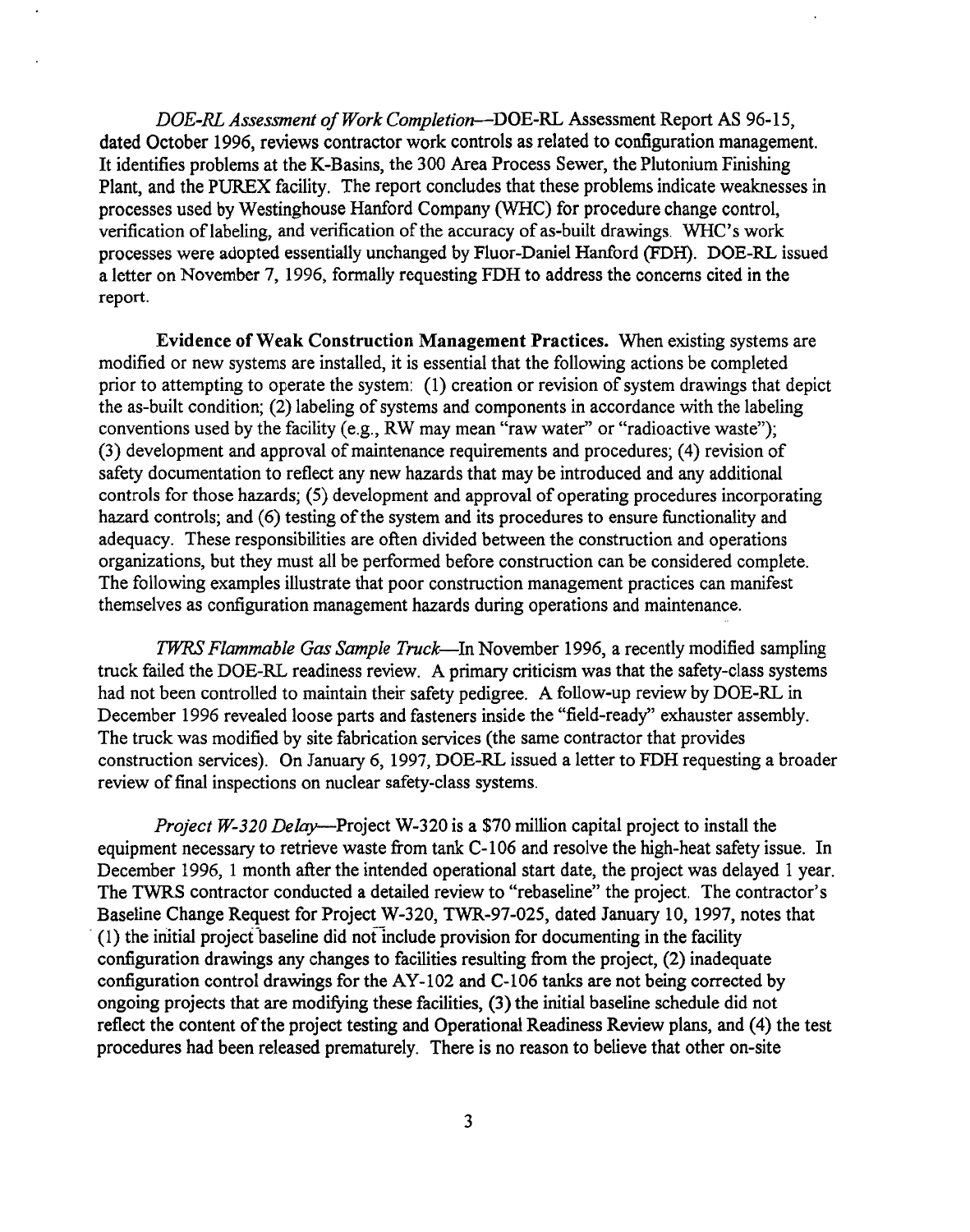construction projects are immune to the shortcomings of Project W-320, especially in view of that project's high visibility and capital cost.

*DOE-RL Review ofConfiguration Managementfor Spent Fuel-A* DOE-RL white paper prepared in January 1997 makes the following observations regarding configuration management for the spent nuclear fuel (SNF) program: (1) there is no procedure in place for accomplishing the as-built process for validation of systems and drawings, (2) Assurance Inspectors (AIs) use drawings that may not be sufficiently detailed, and (3) AIs are not planning to conduct the kind of rigorous inspection that is expected. This review was conducted by a DOE-RL employee who has over 20 years of experience in the construction and repair of naval vessels and 7 years of experience in the auditing of Hanford Site work practices.

*Construction Inspection-The* AI group is the contractor organization that provides oversight of site construction projects, inspects for conformance with design specifications and life safety codes, and ensures that project as-built drawings are accurate and complete. A DOE-RL white paper issued in January <sup>1997</sup> concludes: "... the current situation results in the contractual distancing of RL from the AI contractor, lack of specific requirements and expectations for performance of AI, and status quo for a potential conflict of interest within FDNW [Fluor-Daniel Northwest]." FDNW currently provides both construction services and AI for the Hanford Site, and is often tasked to inspect and accept its own work on the government's behalf. A DOE-RL letter dated January 27, 1997, requested the site integrating contractor to demonstrate the independence of the AI function. FDH issued its response on February 14, 1997, and is undergoing DOE-RL review.

Evidence of Poor Understanding of and Compliance with Engineering Procedures. All of the examples cited above include direct or indirect violations of standard engineering practices and procedures that are intended to ensure worker and facility safety. The following examples provide specific instances in which a failure to follow established procedure was the principal cause of the problem.

*Falsification ofEngineering Documentation-On* October 28, 1996, a tank farm engineer forged the "release stamp" (which documents technical review and approval) on an Engineering Change Notice (ECN) for a tank flammable gas monitor heat trace. The engineer did this to expedite a procurement that he considered more important than conforming to engineering procedure. The contractor's quality assurance organization discovered the falsification, and corrective actions were taken. Follow-up review by the tank farms contractor found no other examples of falsified engineering documents.

*Electrician Burned by Unexpected 480 Volt Arc-On* January 11, 1997, an electrician burned his hand when the supposedly deenergized 480 volt cable he was installing shorted from phase to phase. The site utility contractor's investigation report, dated January 27, 1997, states that the proper electrical drawings were not used for the tagout. Lack of procedural compliance played an important role in the events leading to the injury. Workers failed to follow several